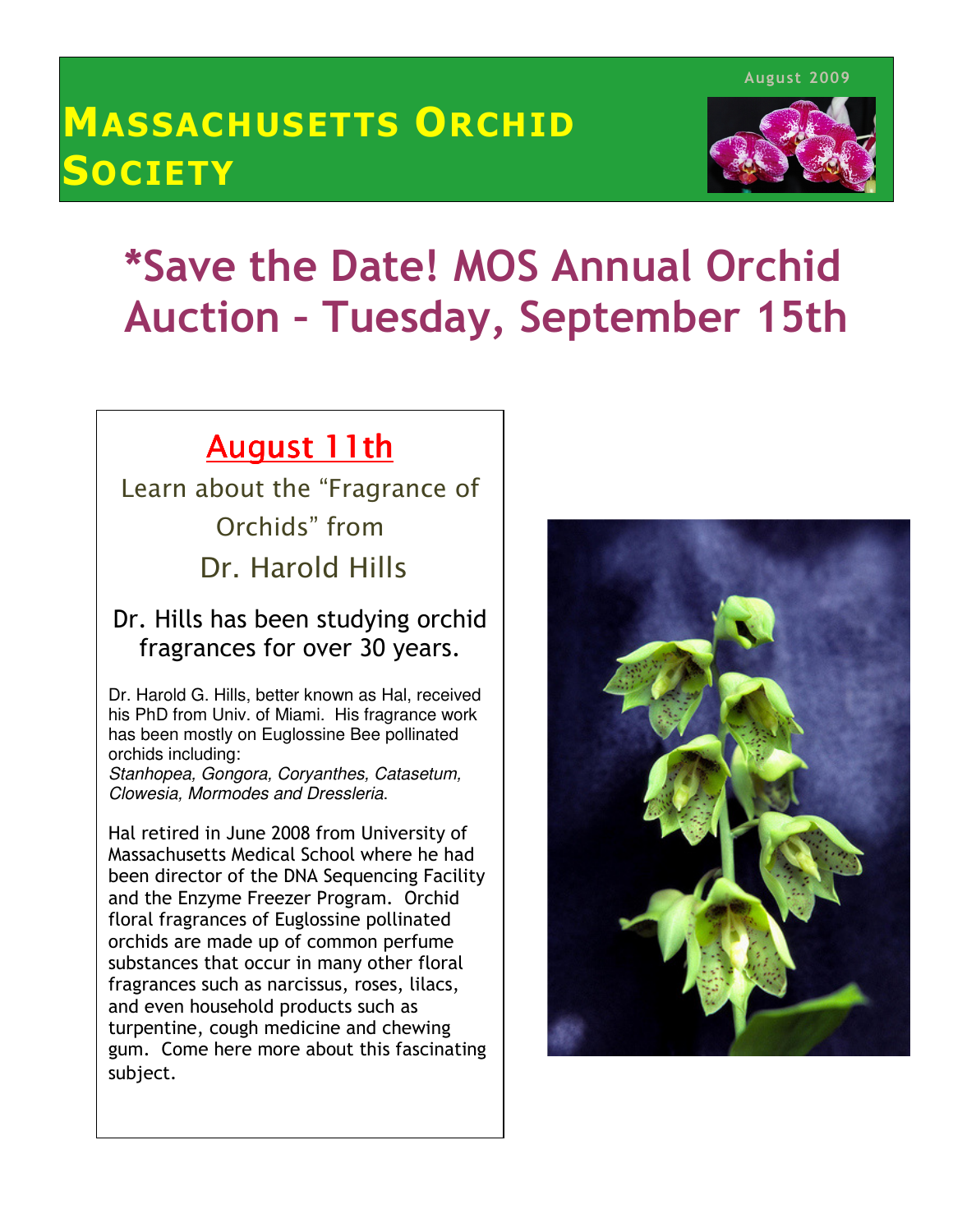

#### **Catasetum**

#### **kat-ah-SEE-tum**

This unusual group of orchids offers fascinating, waxy flowers that often have the peculiar habit of discharging their pollen masses (pollinia) onto pollinators. Almost always deciduous, the pseudobulbous plants have strict growing and resting periods. Most flower before entering a dormant period when they drop their leaves.

Light should be strong, especially near the end of the growth period. Early in the annual growth cycle, plants will tolerate less light, from 1,500 to 3,000 foot-candles. Plants grow best with light levels of 3,000 to 6,000 foot-candles, or one-half to three-fourths full sun. As pseudobulbs mature, harden them by giving slightly more light.

**Temperatures** reflect the fact these orchids are native to hot tropical areas and grow during the rainy summer months. During this growing period, day temperatures of 80° to 100° F and night temperatures of 60° to 65° F are beneficial. After growths mature, temperatures can be reduced to 55° F at night, with day temperatures of 70° to 85° F.

Water is a critical factor for the production of large pseudobulbs that result in best flowering. A great quantity of water must be stored by the plant in a relatively short growing season. Water heavily as new leaves are forming. As the pseudobulb matures, gradually reduce watering frequency. Leaves will yellow and drop. At this time, watering should be stopped completely until new growth begins. Water during this dormant period only if the pseudobulbs shrivel severely.

**Humidity** should be 40 to 60 percent. This can be provided in the home by placing the plants on trays of gravel, only partially filled with water so that the plants do not sit in the water. Air should always be moving around the plants to prevent fungal or bacterial disease, especially if high humidity or cool temperatures exist. In the greenhouse, the humidity is best increased by use of a humidifier. Evaporative cooling increases humidity while cooling the air.

**Fertilize** and water regularly to produce strong pseudobulbs. Use a high nitrogen formulation (such as 30-10-10) while plants are in active growth, slowly tapering off as pseudobulbs form. A blossom- booster formulation (such as 10-30- 20) should be used in the autumn, except for plants that normally bloom in the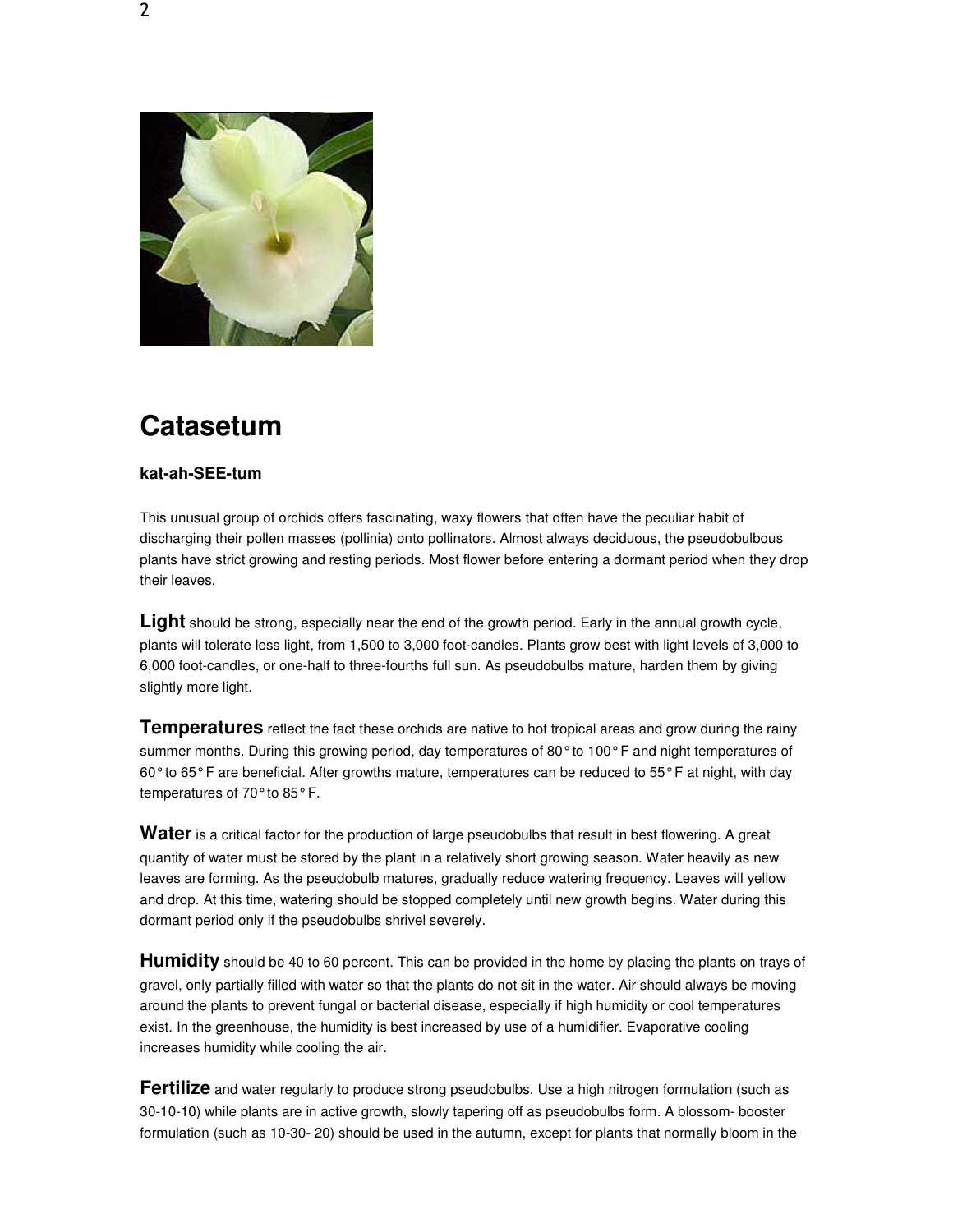spring. Frequent applications of dilute concentrations of fertilizer are more effective than occasional applications of strong concentrations.

**Potting** should be timed to coincide with the initiation of new growth, usually in the spring. New roots will be produced quickly at that time, and plants will experience minimal setback. These plants have vigorous root systems and require a rich, moist potting medium during the growing season. Many growers bare-root their plants during the resting period to ensure dryness at that time. Fine-grade media are common for smaller pots; medium-grade media are used only in larger pots. Sphagnum moss is used successfully for plants in many areas, as it provides tremendous water- and fertilizer-holding capacities. Some plants can be grown on slabs of tree fern or other material, which makes it easier to keep them dry during dormancy; however, it is harder to keep them moist while growing. When well grown, these orchids can be divided down to one mature pseudobulb and will then flower on the next mature growth. Spider mites are a common pest of these orchids when in leaf. Control spider mites by keeping humidity high or spraying with recommended miticides.

Copyright 2008 American Orchid Society. All rights reserved

# WET SUMMER WEATHER ALERT!



## **Snails and Slugs**

By Susan Jones

Snails and slugs, ubiquitous orchid pests, can inflict a great deal of damage to virtually every part of an orchid. They wait for the cover of night to wreak their havoc. Snails and slugs, left unchecked, can infest a collection and kill your orchids fairly quickly.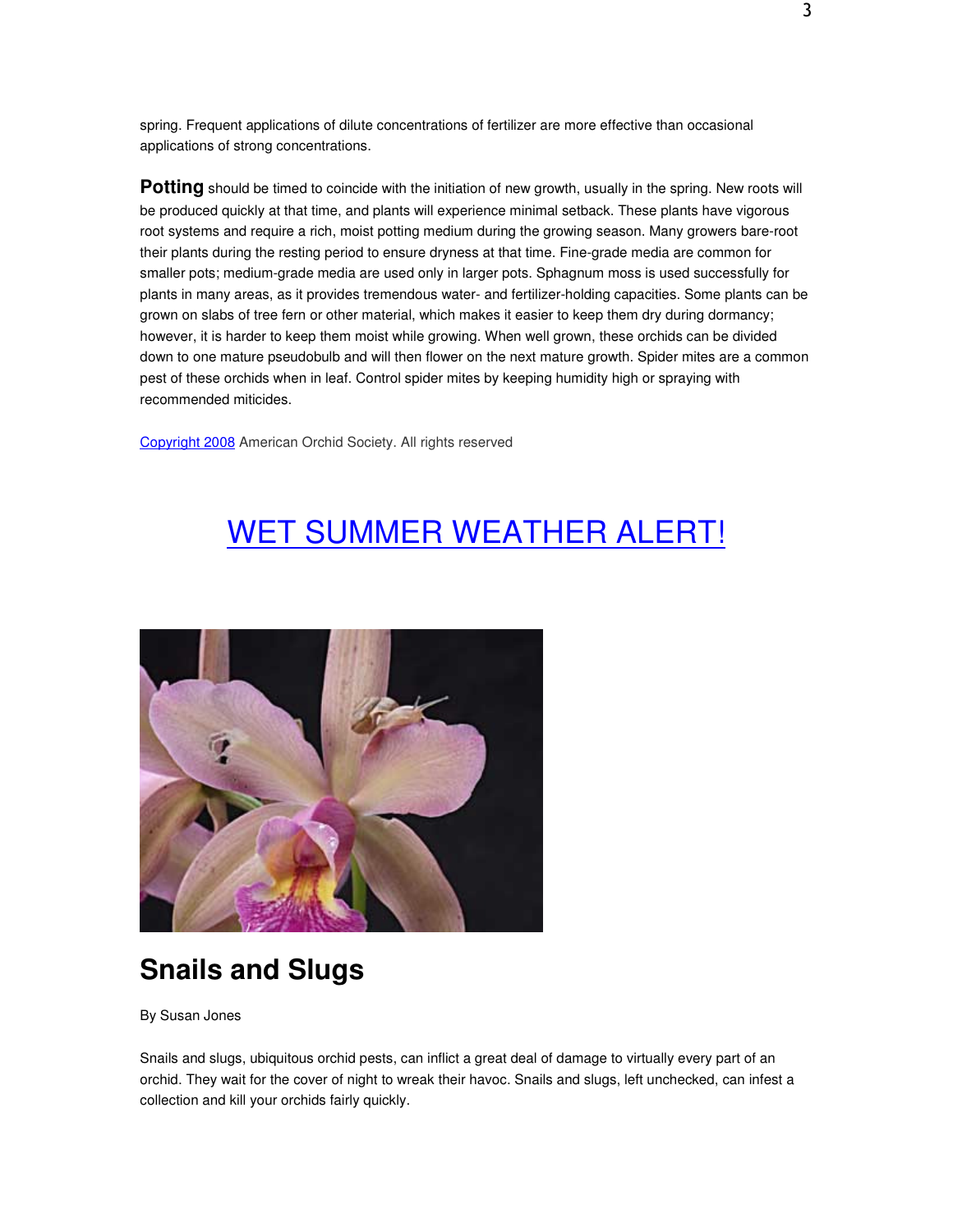If you grow orchids outdoors or in a greenhouse, these pests are likely to be found in the vicinity of your growing area. Indoor growers may introduce them with a new plant, which can harbor snails, slugs or their eggs unseen in the growing medium.

Snails and slugs eat mostly flowers, roots and tender new growths, although, if those are unavailable, they will consume any plant part. Because they do their damage primarily under the cover of darkness, they can be difficult to detect and eradicate. (courtesy of AOS July, 2009)

# MOS Annual Orchid Auction Tuesday, September 15<sup>th</sup>

Hi folks! It's time for our annual auction. This year it is the **THIRD TUESDAY**, September 15. There is no meeting September  $8<sup>th</sup>$ . As usual, the meeting will start at **7:00 pm**.

If you can come early to help set up, please do.

If you have plants to donate, please email me with the list so I can post plants. bleibume@gmail.com

All donations are tax deductible and any purchases above the fair market value are also tax deductible.

Thanks! Let me know if you have any questions.

Brian Leib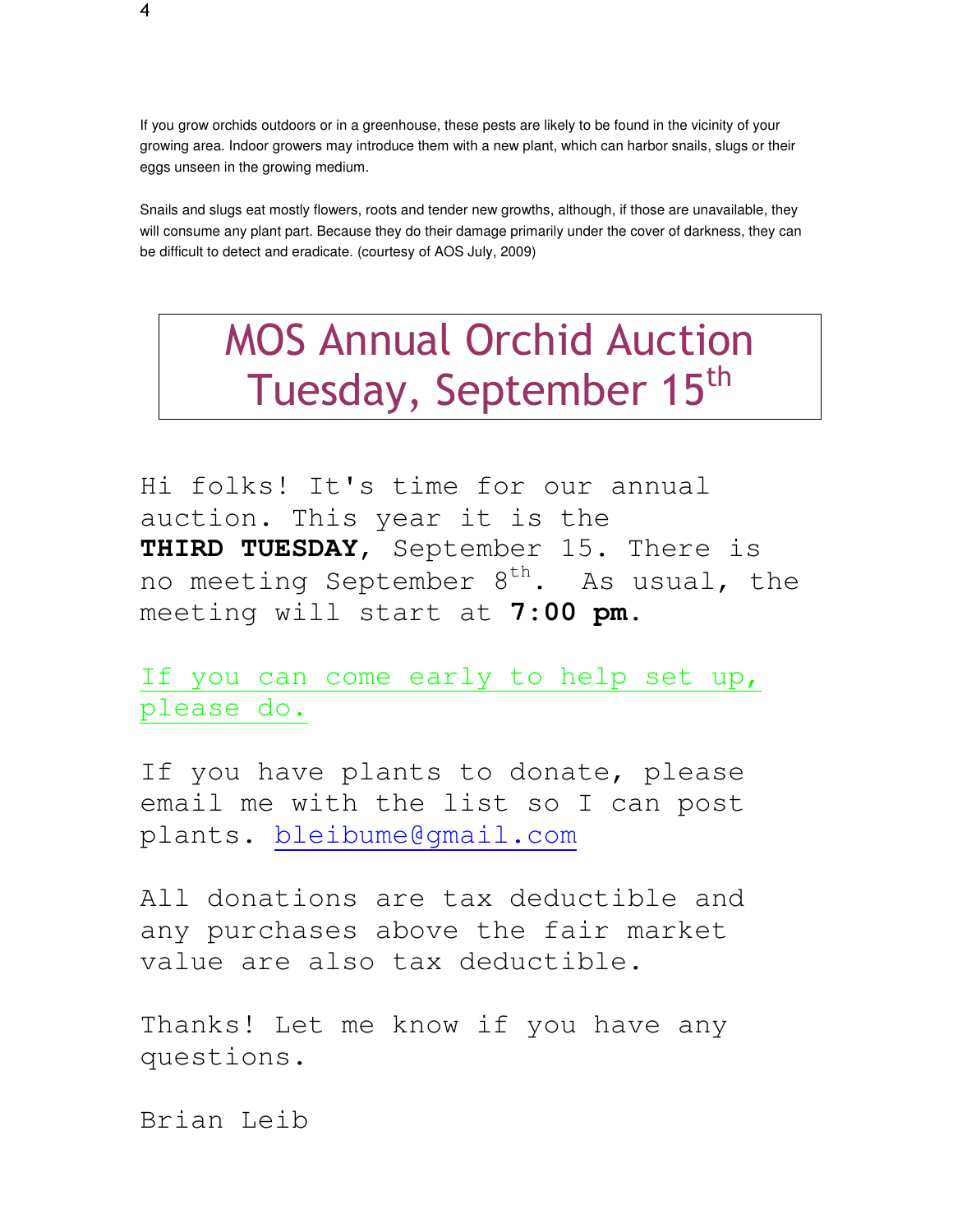#### MOS MONTHLY SHOW TABLE RESULTS

July 14<sup>th</sup>, 2009

Judges: Betty Levine, Brian Leib, Jody Maggio Scribe: Susan Flier

Total plants shown: 11 Total awards: 6

Ĭ Awarded plants: Blc. Three Suns - Bob Richter Blc. Everything Nice - Bob Richter Cirr. tingabarinum - Bob Richter Laelia lucasiana - Sasha Varsanofieva Blc. Lime Cooler 'Kruss Smith' HCC/AOS - Brigitte Fortin Enc. alata X Enc. mooreana - Jim Ayer



Betty Levine, Jody Maggio, Brian Leib